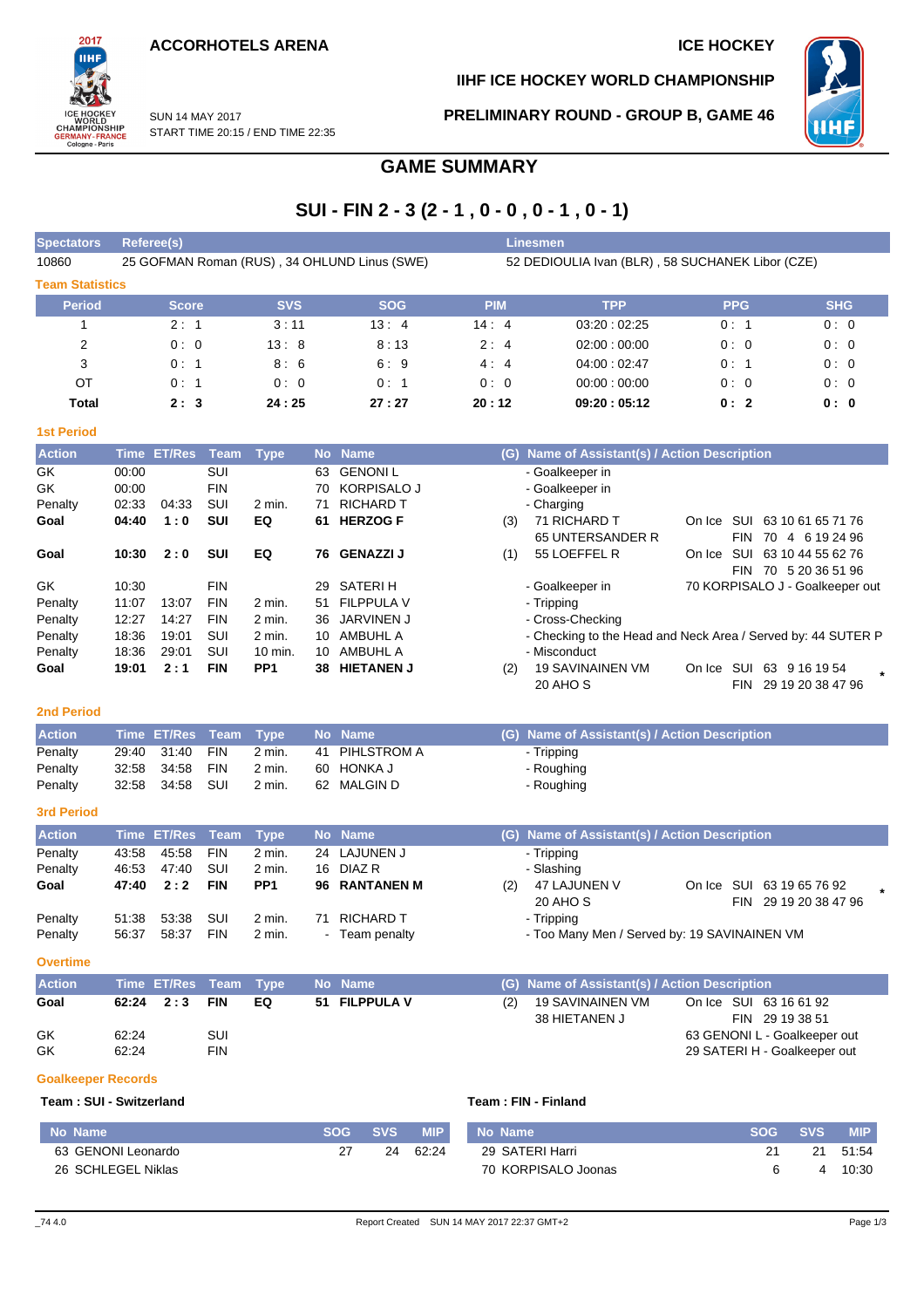



SUN 14 MAY 2017 START TIME 20:15 / END TIME 22:35

# **IIHF ICE HOCKEY WORLD CHAMPIONSHIP**

#### **PRELIMINARY ROUND - GROUP B, GAME 46**



**Game Statistics Team : SUI (red)**

| $1$ valit . Our (row) |                             |              |          |          |             |          |    |                     |          |    |                      |              |          |          |       |      |                |                     |           |                           |            |            |
|-----------------------|-----------------------------|--------------|----------|----------|-------------|----------|----|---------------------|----------|----|----------------------|--------------|----------|----------|-------|------|----------------|---------------------|-----------|---------------------------|------------|------------|
|                       | Head Coach: FISCHER Patrick |              |          |          |             |          |    |                     |          |    | <b>Shots on Goal</b> |              |          |          |       |      | Time on Ice    |                     |           |                           |            |            |
| No Pos Name           |                             | G            | A        | P        |             |          |    | $PIM FO+ FO- FO+/-$ | FO%      |    | $\overline{2}$       |              | 3 OT TS  |          | $+/-$ |      | $\overline{2}$ | 3                   | <b>OT</b> | <b>TOT</b>                | <b>SHF</b> | <b>AVG</b> |
| 8 F                   | <b>PRAPLAN Vincent</b>      | 0            | 0        | 0        | 0           | 0        | 0  | 0                   | 0.00     | 0  | 0                    | 2            | 0        | 2        | 0     | 4:16 | 5:41           | 4:48                | 0:57      | 15:42                     | 22         | 0:42       |
| 16 D                  | DIAZ Raphael +C (BP)        | 0            | $\Omega$ | $\Omega$ | 2           | 2        | 0  |                     | 2 100.00 | 1  |                      |              | 0        | 3        |       | 7:44 | 8:01           | 8:19 0:55           |           | 24:59                     | 38         | 0:39       |
| 54 D                  | FURRER Philippe +A          | 0            | 0        | 0        | $\mathbf 0$ | 0        | 0  | 0                   | 0.00     | 0  | 0                    | 0            | 0        | 0        |       |      |                | 6:45 0:50 0:00 0:00 |           | 7:35                      | 15         | 0:30       |
| 70 F                  | <b>HOLLENSTEIN Denis</b>    | 0            | 0        | 0        | 0           | 0        | 0  | 0                   | 0.00     | 2  | 2                    | 0            | 0        | 4        |       |      |                | 4:50 6:48 4:41      | 0:26      | 16:45                     | 23         | 0:43       |
| 92 F                  | <b>HAAS Gaetan</b>          | 0            | 0        | 0        | $\Omega$    | 13       | 5  | 8                   | 72.22    | 0  | 0                    | $\Omega$     | 0        | $\Omega$ | -1    |      |                | 4:42 5:47 4:29 0:51 |           | 15:49                     | 24         | 0:39       |
| 9 F                   | <b>RUFENACHT Thomas</b>     | 0            | 0        | 0        | 0           | 0        |    | $-1$                | 0.00     | 0  |                      | 0            |          |          |       |      |                |                     |           | 4:46 4:16 3:14 0:00 12:16 | 23         | 0:32       |
| 19 F                  | <b>SCHAPPI Reto</b>         | $\Omega$     | 0        | 0        | 0           | 1        |    | 0                   | 50.00    | 2  | 0                    | 0            | 0        | 2        | 0     | 5:01 |                | $4:15$ 5:23 0:00    |           | 14:39                     | 23         | 0:38       |
| 34 D                  | <b>KUKAN Dean</b>           | 0            | 0        | 0        | 0           | 0        | 0  | 0                   | 0.00     | 0  | 0                    | 0            | 0        | 0        |       |      | 3:34 7:13 3:11 |                     | 0:00      | 13:58                     | 27         | 0:31       |
| 65 D                  | <b>UNTERSANDER Ramon</b>    | 0            |          | 1        | $\mathbf 0$ | 0        | 0  | 0                   | 0.00     | 2  | 2                    | 0            | 0        | 4        | $+1$  |      |                | 7:23 6:31 5:49 0:59 |           | 20:42                     | 36         | 0:34       |
| 89 F                  | <b>ALMOND Cody</b>          | 0            | 0        | 0        | 0           | 1        | 2  | $-1$                | 33.33    | 1  | $\Omega$             | $\Omega$     | $\Omega$ |          | 0     |      |                |                     |           | 4:20 4:58 4:10 0:00 13:28 | 20         | 0:40       |
| 10 F                  | AMBUHL Andres +A            | 0            | 0        | 0        | 12          | 2        | 3  | -1                  | 40.00    |    |                      |              | 0        |          | $+2$  |      |                |                     |           | 5.56 3.20 6.13 0.30 15.59 | 25         | 0:38       |
| 44 F                  | <b>SUTER Pius</b>           | 0            | 0        | 0        | 0           | 0        | 0  | 0                   | 0.00     | 0  |                      |              | 0        | 2        | $+1$  |      |                | 4:40 4:38 4:46 0:00 |           | 14:04                     | 24         | 0:35       |
| 55 D                  | <b>LOEFFEL Romain</b>       | 0            | 1        | 1        | 0           | 0        | 0  | 0                   | 0.00     | 1  | 0                    |              | 0        | 2        | $+1$  |      | 4:08 5:11 4:11 |                     |           | 0:34 14:04                | 26         | 0:32       |
| 62 F                  | <b>MALGIN Denis</b>         | 0            | 0        | 0        | 2           | 6        | 3  | 3                   | 66.67    | 0  | 0                    |              | 0        |          | $+1$  |      |                | 4:33 4:42 5:14 1:02 |           | 15:31                     | 26         | 0:35       |
| 76 D                  | <b>GENAZZI Joel</b>         |              | $\Omega$ | 1        | 0           | $\Omega$ | 0  | 0                   | 0.00     |    | 0                    | <sup>0</sup> | 0        |          | $+2$  |      |                | 5:30 4:01 5:12 0:00 |           | 14:43                     | 27         | 0:32       |
| 23 F                  | <b>BODENMANN Simon</b>      | $\Omega$     | 0        | 0        | 0           | 0        |    | $-1$                | 0.00     |    | 0                    | 0            |          |          |       |      |                | 5:24 3:11 4:35 0:00 |           | 13:10                     | 18         | 0:43       |
| 24 F                  | <b>SURI Reto</b>            | 0            | 0        | 0        | 0           | 0        | 0  | 0                   | 0.00     | 0  |                      | 0            | 0        |          |       | 0:00 |                | 1:56 0:00 0:00      |           | 1:56                      | 3          | 0:38       |
| 53 D                  | <b>MARTI Christian</b>      | 0            | 0        | $\Omega$ | 0           | 0        | 0  | 0                   | 0.00     | 0  | 0                    | 0            | 0        | $\Omega$ |       | 1:28 |                | 5:03 7:18 0:00      |           | 13:49                     | 24         | 0:34       |
| 61 F                  | <b>HERZOG Fabrice</b>       |              | 0        | 1        | 0           | 0        | 0  | 0                   | 0.00     |    | 0                    | 0            | 0        |          |       |      |                | 4:07 4:28 5:17 0:59 |           | 14:51                     | 23         | 0:38       |
| 71 F                  | <b>RICHARD Tanner</b>       | 0            |          |          | 4           | 5        | 5  | 0                   | 50.00    | 0  | $\Omega$             | 0            | 0        | 0        | $+1$  |      |                | 3:40 3:46 4:33 0:00 |           | 11:59                     | 20         | 0:35       |
| 26 GK                 | <b>SCHLEGEL Niklas</b>      | $\Omega$     | 0        | 0        | 0           |          |    |                     |          | 0  | 0                    | 0            | 0        | 0        |       |      |                |                     |           |                           |            |            |
| 63 GK                 | <b>GENONI</b> Leonardo      | 0            | 0        | 0        | 0           |          |    |                     |          | 0  |                      | 0            | 0        | 0        |       |      |                |                     |           |                           |            |            |
| <b>Total</b>          |                             | $\mathbf{2}$ | 3        | 5        | 20          | 30       | 21 |                     | 9 58.82  | 13 |                      | 6            | 0        | 27       |       |      |                |                     |           |                           |            |            |

|             | Team : FIN (white)                 |          |                |                |                |                |             |                   |        |                      |                |                |          |             |       |             |                |                     |                     |            |            |            |
|-------------|------------------------------------|----------|----------------|----------------|----------------|----------------|-------------|-------------------|--------|----------------------|----------------|----------------|----------|-------------|-------|-------------|----------------|---------------------|---------------------|------------|------------|------------|
|             | <b>Head Coach: MARJAMAKI Lauri</b> |          |                |                |                |                |             |                   |        | <b>Shots on Goal</b> |                |                |          |             |       | Time on Ice |                |                     |                     |            |            |            |
| No Pos Name |                                    | G.       | А              | P              |                |                |             | PIM FO+ FO- FO+/- | FO%    |                      | $\overline{2}$ |                | 3 OT TS  |             | $+/-$ |             | $\overline{2}$ | 3                   | <b>OT</b>           | <b>TOT</b> | <b>SHF</b> | <b>AVG</b> |
| 20 F        | AHO Sebastian                      | 0        | $\overline{2}$ | $\overline{2}$ | 0              | 0              | 0           | 0                 | 0.00   | 0                    | 0              | 3              | 0        | 3           | $-1$  | 5:44        | 6:07           | 7:23                | 0:44                | 19:58      | 29         | 0:41       |
| 51 F        | FILPPULA Valtteri +A               |          | 0              | 1              | 2              | 4              | 5           | -1                | 44.44  | 0                    | $\mathbf 0$    | 0              |          | 1           | 0     | 5:11        |                | 6:30 5:37           | 0:52                | 18:10      | 25         | 0:43       |
| 55 D        | <b>OHTAMAA Atte</b>                | 0        | 0              | 0              | 0              | 0              | 1           | -1                | 0.00   | 0                    | 0              | 0              | 0        | 0           | 0     | 6:17        |                | 4:54 5:33           | 0:00                | 16:44      | 29         | 0:34       |
| 60 D        | <b>HONKA Julius</b>                | 0        | 0              | 0              | $\overline{2}$ | 0              | 0           | $\mathbf 0$       | 0.00   | 2                    |                |                | 0        | 4           | 0     | 6:47        |                | 4:58 5:57 1:27      |                     | 19:09      | 28         | 0:41       |
| 96 F        | <b>RANTANEN Mikko</b>              | 1        | $\Omega$       | 1              | $\Omega$       | 0              |             | $-1$              | 0.00   | $\Omega$             | 0              | $\overline{2}$ | $\Omega$ | 2           | -2    |             |                | 5:03 4:37 4:46 0:41 |                     | 15:07      | 24         | 0:37       |
| 6 D         | JAAKOLA Topi +A                    | 0        | 0              | 0              | 0              | 0              | 0           | 0                 | 0.00   | 0                    |                | 0              | 0        |             | -1    |             |                | 3:45 4:27 0:44 0:00 |                     | 8:56       | 16         | 0:33       |
| 15 F        | <b>AALTONEN Miro</b>               | $\Omega$ | 0              | 0              | 0              | 0              | 2           | $-2$              | 0.00   | 0                    | $\overline{2}$ | 0              | 0        | 2           | 0     |             | 3:43 3:58 5:56 |                     | 0:00                | 13:37      | 18         | 0:45       |
| 23 F        | <b>KEMPPAINEN Joonas</b>           | 0        | 0              | 0              | $\mathbf 0$    | 9              | 10          | -1                | 47.37  | 0                    | 3              | 0              | 0        | 3           | 0     | 4:30        |                | 4:46 7:20           | 0:41                | 17:17      | 32         | 0:32       |
| 37 F        | <b>PYORALA Mika</b>                | 0        | 0              | 0              | 0              | 0              | $\mathbf 0$ | 0                 | 0.00   | 0                    | 0              | 0              | 0        | $\mathbf 0$ | 0     |             |                | 5:12 4:35 5:07 0:35 |                     | 15:29      | 26         | 0:35       |
| 47 D        | <b>LAJUNEN Ville</b>               | $\Omega$ | 1              | 1              | $\Omega$       | 0              |             | -1                | 0.00   | 0                    |                | 0              | 0        |             | 0     |             |                | 4:38 4:24 2:52 0:00 |                     | 11:54      | 17         | 0:42       |
| 4 D         | <b>LEHTONEN Mikko</b>              | 0        | 0              | 0              | 0              | 0              | 0           | 0                 | 0.00   | 0                    |                | 0              | 0        |             | -1    |             |                |                     | 4:17 6:01 5:17 0:35 | 16:10      | 22         | 0:44       |
| 19 F        | <b>SAVINAINEN Veli-Matti</b>       | 0        | $\overline{2}$ | $\overline{2}$ | $\mathbf 0$    | 3              | 2           | 1                 | 60.00  | 1                    | 0              | 2              | 0        | 3           | 0     | 6:30        | 4:29           | 7:00                | 0:54                | 18:53      | 24         | 0:47       |
| 38 D        | <b>HIETANEN Juuso</b>              | 1        | 1              | $\overline{2}$ | 0              | 0              | 0           | 0                 | 0.00   | 1                    | 1              | 0              | 0        | 2           | $+1$  |             | 4:41 5:19 6:29 |                     | 0:00                | 16:29      | 24         | 0:41       |
| 40 F        | <b>SALLINEN Tomi</b>               | 0        | 0              | 0              | 0              | $\overline{2}$ | 3           | -1                | 40.00  | 0                    | 0              | 0              | 0        | 0           | 0     |             |                | 5:10 3:54 4:12      | 0:00                | 13:16      | 17         | 0:46       |
| 41 F        | <b>PIHLSTROM Antti</b>             | $\Omega$ | 0              | 0              | 2              | 1              | 0           |                   | 100.00 | 0                    | $\overline{2}$ | $\Omega$       | $\Omega$ | 2           | 0     |             | 4:27 4:31      |                     | 4:09 0:00           | 13:07      | 18         | 0:43       |
| 5 D         | KUKKONEN Lasse +C                  | 0        | 0              | 0              | 0              | 0              | 0           | 0                 | 0.00   | 0                    | 0              | 0              | 0        | 0           | -1    |             |                | 4:55 4:27 4:59      | 0:00                | 14:21      | 26         | 0:33       |
| 24 F        | <b>LAJUNEN Jani</b>                | $\Omega$ | 0              | 0              | 2              | 2              | 5           | $-3$              | 28.57  | 0                    | 0              | 0              | 0        | 0           | -1    |             |                | 3:45 4:43 2:00      | 0:00                | 10:28      | 17         | 0:36       |
| 33 F        | <b>HANNIKAINEN Markus</b>          | 0        | 0              | 0              | 0              | 0              | 0           | 0                 | 0.00   | 0                    | 0              | 0              | 0        | 0           | 0     |             | 2:32 3:19      | 1:49                | 0:00                | 7:40       | 15         | 0:30       |
| 36 D        | <b>JARVINEN Joonas</b>             | 0        | 0              | 0              | 2              | 0              | 0           | 0                 | 0.00   | 0                    | 0              | 0              | 0        | 0           | -1    |             |                | 3:48 5:30 6:44      | 0:00                | 16:02      | 26         | 0:37       |
| 62 F        | <b>OSALA Oskar</b>                 | 0        | 0              | 0              | 0              | 0              | 0           | 0                 | 0.00   | 0                    | 1              | 1              | 0        | 2           | 0     |             | 3:45 2:54 1:51 |                     | 0:00                | 8:30       | 15         | 0:34       |
| 29 GK       | SATERI Harri (BP)                  | 0        | 0              | 0              | 0              |                |             |                   |        | 0                    | 0              | 0              | 0        | 0           |       |             |                |                     |                     |            |            |            |
| 70 GK       | <b>KORPISALO Joonas</b>            | 0        | $\Omega$       | 0              | 0              |                |             |                   |        | 0                    | 0              | 0              | 0        | 0           |       |             |                |                     |                     |            |            |            |
| Total       |                                    | 3        | 6              | 9              | 10             | 21             | 30          | -9                | 41.18  | 4                    | 13             | 9              | 1        | 27          |       |             |                |                     |                     |            |            |            |